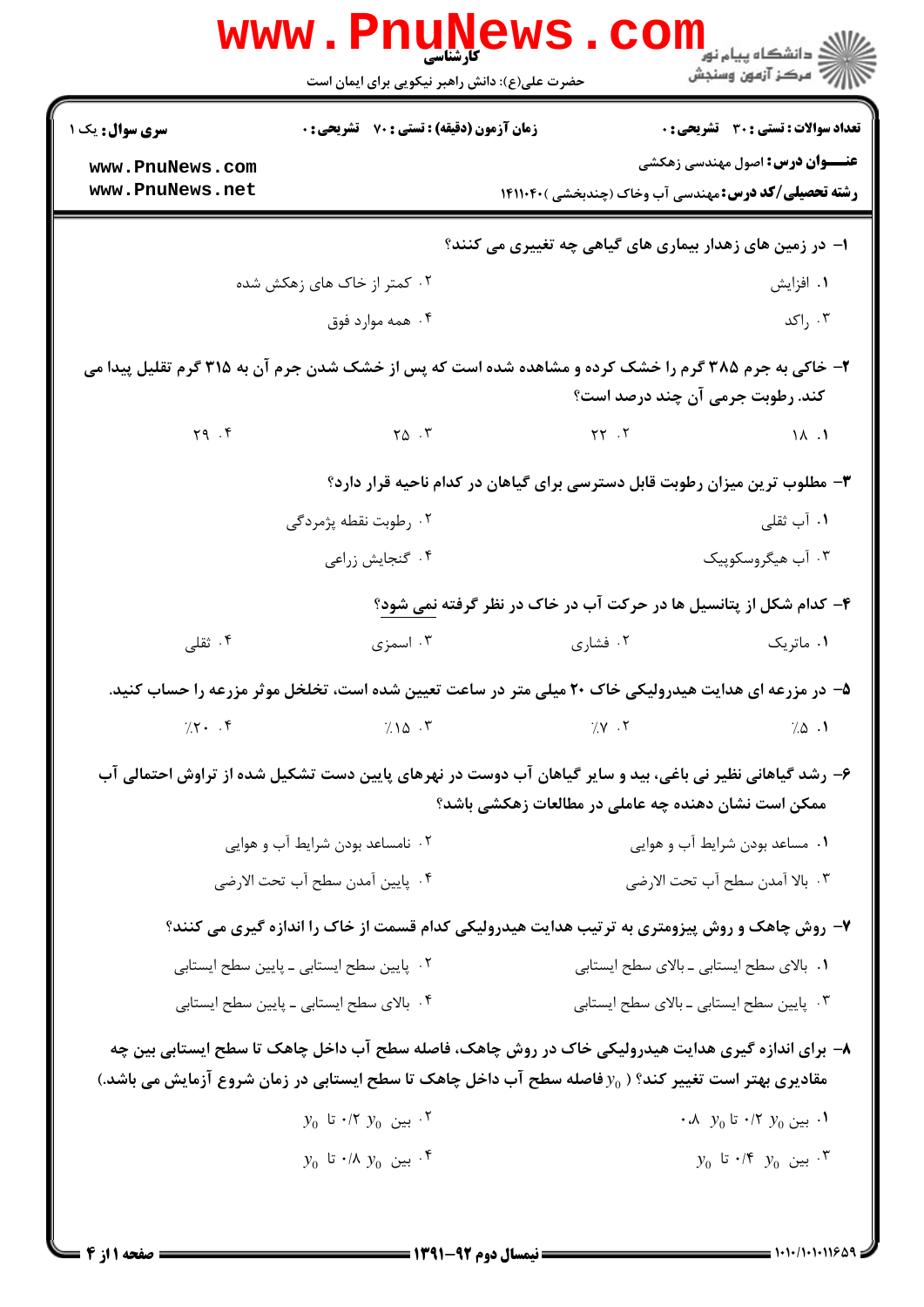|                                                                                                                                       | <b>www.rnune</b><br><b>کارشناسی</b><br>حضرت علی(ع): دانش راهبر نیکویی برای ایمان است                       |                                     | ر دانشکاه پيام نور <mark>−</mark><br>ا∛ مرکز آزمون وسنجش                                             |  |
|---------------------------------------------------------------------------------------------------------------------------------------|------------------------------------------------------------------------------------------------------------|-------------------------------------|------------------------------------------------------------------------------------------------------|--|
| <b>سری سوال : ۱ یک</b>                                                                                                                | زمان آزمون (دقیقه) : تستی : 70 ٪ تشریحی : 0                                                                |                                     | <b>تعداد سوالات : تستی : 30 ٪ تشریحی : 0</b>                                                         |  |
| www.PnuNews.com<br>www.PnuNews.net                                                                                                    |                                                                                                            |                                     | <b>عنـــوان درس:</b> اصول مهندسی زهکشی<br><b>رشته تحصیلی/کد درس:</b> مهندسی آب وخاک (چندبخشی )41114۰ |  |
|                                                                                                                                       | ۹- برای اندازه گیری هدایت هیدرولیکی خاک به روش نفوذسنجی اگر خاک های رسی دچار تورم شوند، بهتر است از چه نوع |                                     | آبی استفاده نمائیم؟                                                                                  |  |
| ۰۴ فرقی نمی کند.                                                                                                                      | ۰۳ آب شور                                                                                                  | ۲. آب شیرین                         | ۱. آب خنثی                                                                                           |  |
| ∙ا−  هنگامی که خطوط جریان و خطوط هم پتانسیل را با همدیگر رسم می کنیم، مجموع این خطوط چه نامیده می شوند؟                               |                                                                                                            |                                     |                                                                                                      |  |
|                                                                                                                                       | ۲. شبکه هدایت هیدرولیکی                                                                                    |                                     | ۰۱ شبکه جریان تکمیلی                                                                                 |  |
|                                                                                                                                       | ۰۴ شبکه جریان                                                                                              |                                     | ۰۳ شبکه پتانسیل تکمیلی                                                                               |  |
| 11– برای زمین های مسطح با نفوذپذیری پایین خاک یا مناطقی که دارای بارندگی با شدت زیاد می باشند، بهتر است چه نوع<br>زهكشى طراحى نمائيم؟ |                                                                                                            |                                     |                                                                                                      |  |
| ۰۴ زهکش لانه موشی                                                                                                                     | ۰۳ زهکش جناقی                                                                                              | ۰۲ زهکش سطحی                        | ۰۱ زهکش زیرزمینی                                                                                     |  |
|                                                                                                                                       |                                                                                                            |                                     | ۱۲- در عمل پاک سازی زهکش سطحی چه عملیاتی صورت می گیرد؟                                               |  |
|                                                                                                                                       | ۰۲ ایجاد زهکش جدید در جهت مخالف قبلی آن                                                                    |                                     | ۰۱ ایجاد زهکش جدید با شیب مناسب                                                                      |  |
| ۰۴ تخریب و صاف نمودن مجدد محل زهکش                                                                                                    |                                                                                                            | ۰۳ تخریب محل زهکش و ایجاد زهکش جدید |                                                                                                      |  |
|                                                                                                                                       |                                                                                                            |                                     | ۱۳– در طراحی کانال زهکشی معمولاً کدام مقطع بیشترین کاربرد را در ایران دارد؟                          |  |
| ۰۴ مثلثی                                                                                                                              | ۰۳ دایره ای                                                                                                | ۰۲ ذوزنقه ای                        | ۰۱ مستطیلی                                                                                           |  |
|                                                                                                                                       |                                                                                                            |                                     | ۱۴- اجرای زهکش های لانه موشی برای چه نوع خاکی مناسب تر است؟                                          |  |
|                                                                                                                                       | ۰۲ خاک رسی                                                                                                 |                                     | ۰۱ خاک شنی                                                                                           |  |
|                                                                                                                                       | ۰۴ خاک با درصد تخلخل بالا                                                                                  | ۰۳ خاک با نفوذیذیری زیاد            |                                                                                                      |  |
|                                                                                                                                       | ۱۵- کدام شبکه زهکشی زه آب را مستقیماً و به صورت ثقلی به جمع کننده های روباز تخلیه می نماید؟                |                                     |                                                                                                      |  |
|                                                                                                                                       | ۰۲ شبکه زهکشی موازی                                                                                        |                                     | ۰۱ شبکه زهکشی منفرد                                                                                  |  |
|                                                                                                                                       | ۰۴ شبکه زهکشی زیرزمینی                                                                                     |                                     | ۰۳ شبکه زهکشی مرکب                                                                                   |  |
|                                                                                                                                       |                                                                                                            |                                     | ۱۶- علت اصلی احداث چاهک های بازرسی در زهکش های طویل کدام مورد است؟                                   |  |
|                                                                                                                                       | ۰۲ اندازه گیری میزان آب زهکش شده                                                                           |                                     | ۰۱ جمع آوري آب اضافي زهكش                                                                            |  |
|                                                                                                                                       | ۰۴ تميز كردن زهكش ها                                                                                       |                                     | ۰۳ اندازه گیری Ec آب زهکش                                                                            |  |
|                                                                                                                                       |                                                                                                            |                                     |                                                                                                      |  |
|                                                                                                                                       |                                                                                                            |                                     |                                                                                                      |  |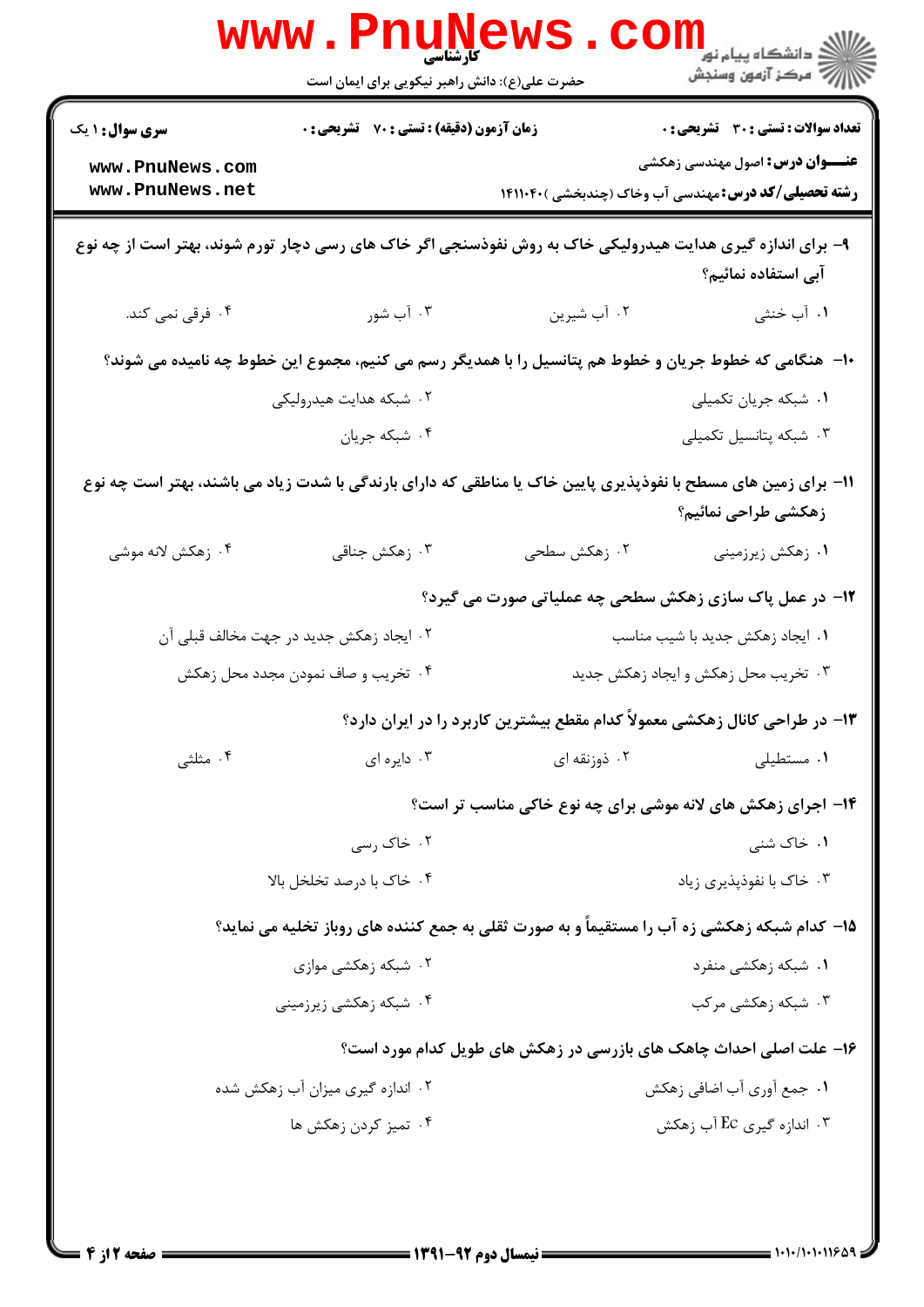|                                                                                                                                        | <b>www.PnuNews</b><br>کارشناسی<br>حضرت علی(ع): دانش راهبر نیکویی برای ایمان است |                                                                                                                                                                                                                                                                                                                                                            | الان دانشگاه پيام نور <mark>- -</mark><br>//// - مرکز آزمون وسنجش                                             |  |
|----------------------------------------------------------------------------------------------------------------------------------------|---------------------------------------------------------------------------------|------------------------------------------------------------------------------------------------------------------------------------------------------------------------------------------------------------------------------------------------------------------------------------------------------------------------------------------------------------|---------------------------------------------------------------------------------------------------------------|--|
| <b>سری سوال : ۱ یک</b>                                                                                                                 | زمان آزمون (دقیقه) : تستی : 70 گشریحی : 0                                       |                                                                                                                                                                                                                                                                                                                                                            | <b>تعداد سوالات : تستی : 30 ٪ تشریحی : 0</b>                                                                  |  |
| www.PnuNews.com<br>www.PnuNews.net                                                                                                     |                                                                                 |                                                                                                                                                                                                                                                                                                                                                            | <b>عنـــوان درس:</b> اصول مهندسی زهکشی<br><b>رشته تحصیلی/کد درس:</b> مهندسی آب وخاک (چندبخشی ) <b>۱۴۱۱۰۴۰</b> |  |
|                                                                                                                                        |                                                                                 | ۱۷− زمانی که از ماشین های زهکشی بدون ایجاد ترانشه با خیش√ شکل استفاده می کنیم، استفاده از چه نوع لوله زهکشی                                                                                                                                                                                                                                                | مناسب تر است؟                                                                                                 |  |
|                                                                                                                                        | ۰۳ بتنی میشود و میشود که است.                                                   | ۲. پلاستیکی موج دار                                                                                                                                                                                                                                                                                                                                        | <b>۱</b> . سفالی                                                                                              |  |
|                                                                                                                                        |                                                                                 | ۱۸− در حال حاضر، استفاده از کدام مواد به عنوان فیلتر دراطراف زهکش های زیرزمینی برای کشور ایران مناسب تر است؟                                                                                                                                                                                                                                               |                                                                                                               |  |
|                                                                                                                                        |                                                                                 |                                                                                                                                                                                                                                                                                                                                                            | ۰۱ مواد آل <sub>ی</sub>                                                                                       |  |
| ۱۹- به طور معمول مواد پوشش که به عنوان فیلتر اطراف لوله های زهکش استفاده می کنیم، حداکثر چند سانتی متر می توانند<br>ضخامت داشته باشند؟ |                                                                                 |                                                                                                                                                                                                                                                                                                                                                            |                                                                                                               |  |
|                                                                                                                                        |                                                                                 | $F \cdot . F$ $Y \cdot . F$ $Y \cdot . F$ $Y \cdot . F$ $Y \cdot . F$ $Y \cdot . F$ $Y \cdot . F$                                                                                                                                                                                                                                                          |                                                                                                               |  |
|                                                                                                                                        |                                                                                 | ۲۰- عمق متداول برای نصب زهکش ها در شرایط زهکشی در فصل زراعی و یا خارج از فصل زراعی چند متر است؟                                                                                                                                                                                                                                                            |                                                                                                               |  |
| ۰۴ تا ۲/۵                                                                                                                              |                                                                                 | $\mathcal{N}$ $\mathcal{N}$ $\mathcal{N}$ $\mathcal{N}$ $\mathcal{N}$ $\mathcal{N}$ $\mathcal{N}$ $\mathcal{N}$ $\mathcal{N}$ $\mathcal{N}$ $\mathcal{N}$ $\mathcal{N}$ $\mathcal{N}$ $\mathcal{N}$ $\mathcal{N}$ $\mathcal{N}$ $\mathcal{N}$ $\mathcal{N}$ $\mathcal{N}$ $\mathcal{N}$ $\mathcal{N}$ $\mathcal{N}$ $\mathcal{N}$ $\mathcal{N}$ $\mathcal$ | $\cdot$ /9 ا $\cdot$ /9 $\cdot$ /                                                                             |  |
| <b>۳۱</b> – کدام نوع لوله ها دارای حداقل ضریب مقاومت و در نتیجه دارای حداقل افت ورودی در هنگام ورود آب به لوله می باشند؟               |                                                                                 |                                                                                                                                                                                                                                                                                                                                                            |                                                                                                               |  |
|                                                                                                                                        | ۰۳ پلاستیکی صاف <b>۴۰۰ میلاد</b> و سفالی ۴۰۰ بننی و سفالی                       |                                                                                                                                                                                                                                                                                                                                                            | <b>۱</b> . سفالی مسلمان است کی تعلی                                                                           |  |
|                                                                                                                                        |                                                                                 | ۲۲– کدام یک از سازه های ذیل معمولاً در سیستم زهکش استفاده نمی شود؟                                                                                                                                                                                                                                                                                         |                                                                                                               |  |
| ۰۴ حوضچه رسوب گیر                                                                                                                      | ۰۳ جعبه اتصال                                                                   | ۰۲ شیر تخلیه هوا                                                                                                                                                                                                                                                                                                                                           | ۰۱ چاهک بازدید                                                                                                |  |
|                                                                                                                                        |                                                                                 | ۲۳– کشورهای اروپایی از چه نوع لوله پلاستیکی به عنوان لوله زهکشی بیشتر استفاده می کنند؟                                                                                                                                                                                                                                                                     |                                                                                                               |  |
|                                                                                                                                        | ۰۲ پلی اتیلن                                                                    |                                                                                                                                                                                                                                                                                                                                                            | ۰۱ پلی ونیل کلراید                                                                                            |  |
|                                                                                                                                        | ۰۴ پلی اتیلن با دانسیته زیاد                                                    |                                                                                                                                                                                                                                                                                                                                                            | ۰۳ پی وی سی                                                                                                   |  |
|                                                                                                                                        |                                                                                 | ۲۴– در شرایط غیر ماندگار از کدام معادله می توان برای محاسبه فاصله زهکش ها استفاده نمود؟                                                                                                                                                                                                                                                                    |                                                                                                               |  |
| ۰۴ گلور ـ دام                                                                                                                          | ۰۳ کرکھام                                                                       | ۰۲ توکسوز                                                                                                                                                                                                                                                                                                                                                  | ۰۱ هوخهات                                                                                                     |  |
|                                                                                                                                        |                                                                                 | ۲۵– در شرایط جریان ماندگار یکی از روش های متداول محاسبه فاصله زهکش ها، کدام روش است؟                                                                                                                                                                                                                                                                       |                                                                                                               |  |
| ۰۴ گلور ـ دام                                                                                                                          | ۰۳ عامر                                                                         | ٠٢ ماسلند                                                                                                                                                                                                                                                                                                                                                  | ۰۱ هوخهات                                                                                                     |  |
| ۲۶– ضریب رواناب با کدام پارامتر رابطه مستقیم دارد؟                                                                                     |                                                                                 |                                                                                                                                                                                                                                                                                                                                                            |                                                                                                               |  |
|                                                                                                                                        | ۰۲ نفوذپذیری خاک                                                                |                                                                                                                                                                                                                                                                                                                                                            | ۰۱ شدت بارندگ <sub>ی</sub>                                                                                    |  |
|                                                                                                                                        | ۰۴ پوشش گیاهی                                                                   |                                                                                                                                                                                                                                                                                                                                                            | ۰۳ هدایت هیدرولیکی خاک                                                                                        |  |
| <b>6 صفحه 3 از 4 =</b>                                                                                                                 |                                                                                 | = نیمسال دوم 92-1391 =                                                                                                                                                                                                                                                                                                                                     | = 1+1+/1+1+11699                                                                                              |  |